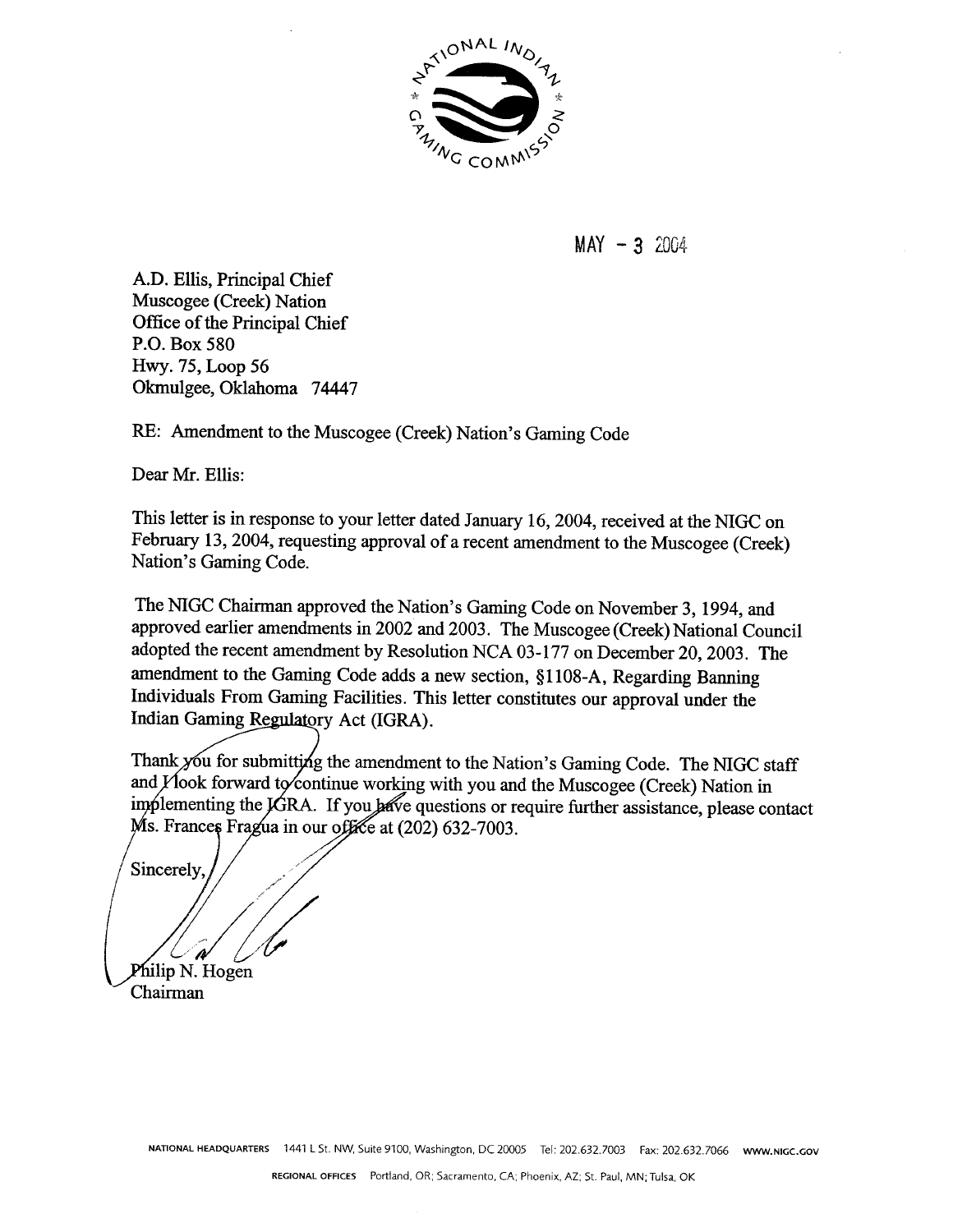

**<sup>I</sup> hereby certify that <sup>I</sup> am the designated, Secretary of the National Council of the Muscogec (Creek) Nation. <sup>I</sup> further certify that this document is <sup>a</sup> true and correct copy of the original Law NCA O3-~ <sup>77</sup> Executed the 29~ day of December, 2003**

**ccretary** of the **National** Council

# **NCA 03-177**

### **CLASSIFICATION: #21. Gaming**

# **A LAW OF THE MUSCOGEE (CREEK) NATION AMENDING THE GAMING CODE, NCA 01-183, TO ADD A NEW §1108-A, REGARDING BANNING INDIVIDUALS FROM GAMING FACILITIES**

**SECTION ONE. <u>AMENDMENT</u>.** NCA 01-183, is hereby amended to add a new § 1108-A, **which shall read as follows:**

# **Section 1108-A. Banishment.**

**A. Temporary Banishment Notice by General Manager or Authorized Security Personnel. The General Manager of any Muscogee (Creek) Nation gaming facility, including a gaming facility operated by a chartered Indian community or an authorized Security personnel of such a facility, may issue a temporary banishment notice prohibiting a person from entering any Muscogee (Creek) Nation gaming facility for a period not to exceed thirty (30) days. Said notice of temporary banishment may be served on any person, including a terminated gaming facility employee, who; (I) the General Manager or authorized Security personnel determines to be an immediate threat to the safety or economic** welfare of the Nation's employees, patrons or facilities, (ii) is observed to violate **any provision of this Code or Office of Public Gaming regulation at that facility, (iii) is observed to violate tribal, state or federal law at that facility, or (iv) is known to have been judicially or administratively determined to have violated any tribal, state or federal law while at any gaming facility, regardless of where located. A temporary banishment notice shall be served by providing a written notice stating the reason for the temporary banishment,** the length of time of said temporary banishment and the person's right to a **hearing before the Gaming Commissioner prior to the expiration of the temporary banishment order. The, notice of temporary banishment shall be effective when delivered personally or by certified mail to the last known address of the subject of the temporary banishment** notice. A copy of the notice of temporary banishment shall be delivered **personally, by regular mail, electronic mail or by**

**facsimile transmission to all Muscogee (Creek) Nation gaming facilities, including gaming facilities operated by chartered Indian communities and to the Gaming Commissioner within 48 hours of issuance.**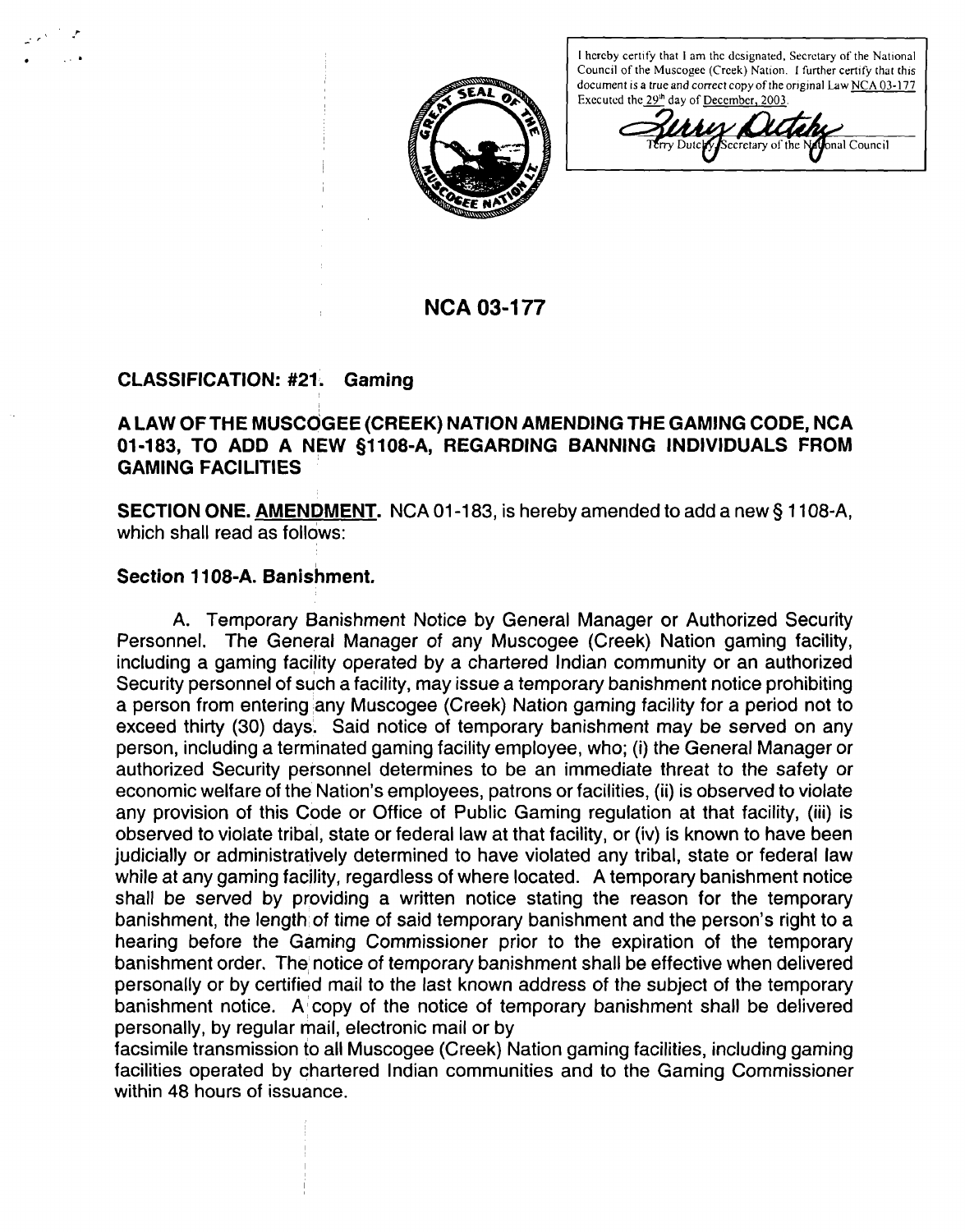### **Page 2 of 3 NCA 03-1 77**

**B. Gaming Commissioner Authority. Gaming Commissioner is authorized to issue <sup>a</sup> final banishment order~ only after all conditions and requirements of sub-section C of this section 1108-A have been met, in either of the following circumstances:**

**1. The Gaming Commissioner is authorized to issue a final banishment order in appeal proceedings by the subject of a temporary banishment notice issued by the General Manager or Security personnel of a gaming facility pursuant to subsection A of this section after affording <sup>a</sup> hearing to the appealing party in accordance with subsection C of this section.**

**2. The Gaming Commissioner is also authorized to issue a final banishment order based on information obtained subsequent to delivery to the person a notice of temporary banishment stating the <sup>~</sup> reason for the temporary banishment, the length of time of said temporary** banishment and the person's right to a hearing before the Gaming **Commissioner prior to the expiration of the temporary banishment order; provided that a temporary banishment~~ order issued by the Gaming Commissioner shall be effective immediately and shall be served personally or sent by certified mail to the last known address of the subject of the temporary banishment notice.**

**C. Final Banishment Order by the Gaming Commissioner. The Gaming Commissioner may issue a final order banishing from the Nations gaming facilities for a period not to exceed five (5) years to any person who the Commissioner determines: (i) is a potential threat to the safety or economic welfare of the Nations employees, patrons or facilities, (ii) has violated any provision of this Code or Office of Public Gaming** *regulations, (iii)* **has violated tribal, state or federal law while at any of the Nation's gaming facilities or (iv) has been judicially or administratively determined to have violated any tribal, state or federal law while at any gaming facility, regardless of where located. The Gaming Commissioner may issue a final banishment order only after notice of hearing is served on the person stating that if the person fails to appear and show cause why a final banishment order should not be issued, then a final banishment order may be issued without right of judicial review. The Gaming Commissioners final banishment order shall state specifically the reason** for the banishment, the length of time of the banishment and the person's right, **if** any, to appeal the Gaming Commissioner's banishment order to the District Court in **accordance with the procedural requirements of section 1110 of this Code. The final banishment order shall be served personally or sent by certified mail to the last known address of the subject of the banishment order.**

**D. Enforcement of Temporary Banishment Notice and Final Banishment Order. Temporary banishment notices may be enforced as criminal trespasses pursuant to the Nation's Criminal Code.** Final banishment orders may be enforced by the Gaming **Commissioner in accdrdance with any applicable provisions of this Code or as criminal trespasses** pursuant to the Nation's Criminal Code.